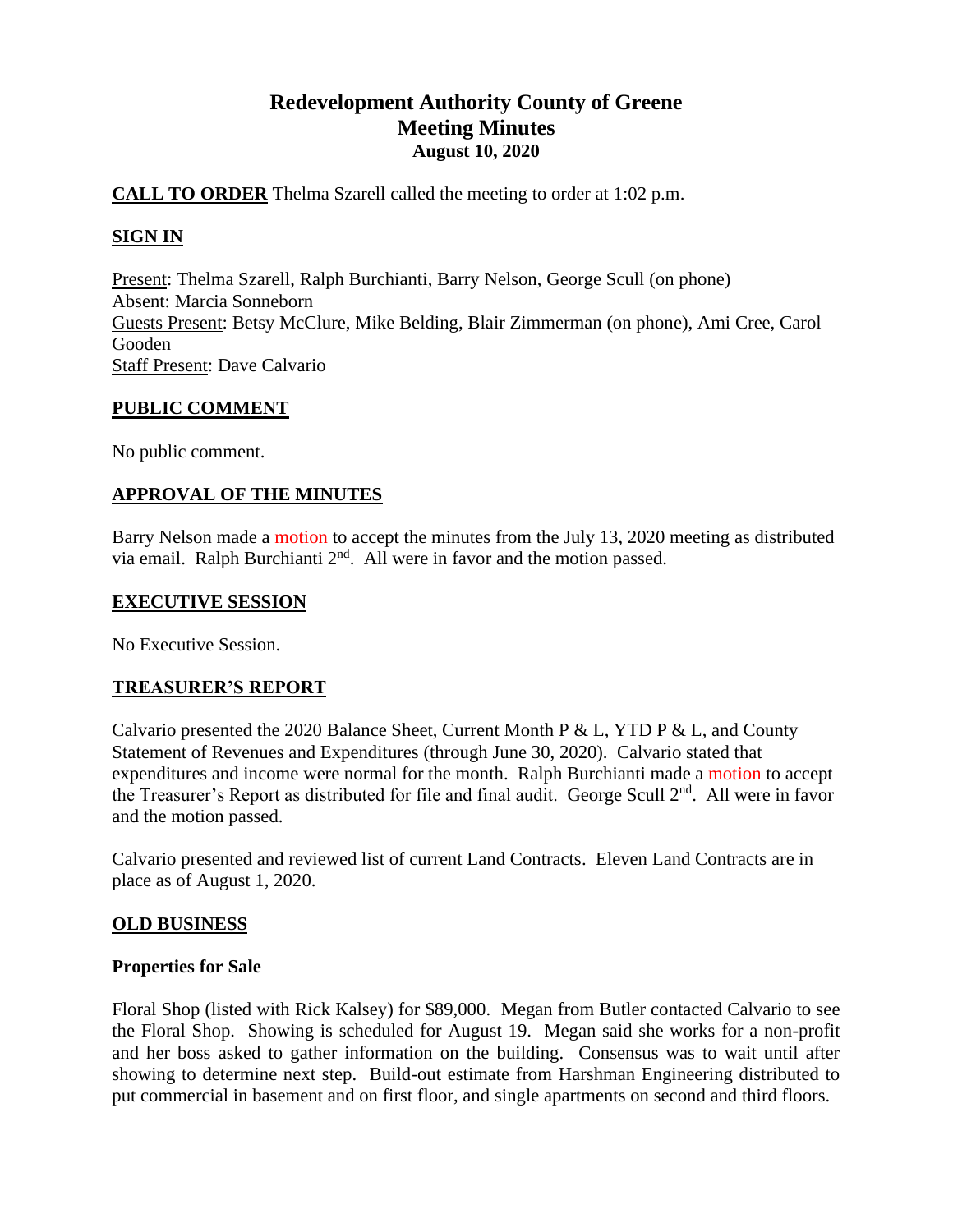55-56 B St, Clarksville (GI Town) is For Sale. Asking \$84,900. Calvario reported that a potential buyer has looked at the home and is reviewing the Sales Agreement.

23 Wood, Nemacolin is almost finished.

#### **Land Bank Law**

SB 667 Land Bank law. Commissioners are in favor of forming Land Bank. Gene Grimm, County Solicitor, believes we will have Land Bank in place by end of 2020.

### **Delinquent Taxes**

Colin Fitch and Gene Grimm are working on a long-term solution to have municipal and school taxes exonerated on properties RDA purchases at Judicial Sales. If a Declaratory Judgement is decided upon, RDA would sue all three taxing bodies.

#### **Update on Land Contracts Due**

-1880 Jefferson Rd, Rices Landing. Person is still unemployed. Is current on payment. -127 School St, Clarksville. Person is working with Rocket Mortgage to obtain mortgage. She reported mortgage is in Underwriting.

### **List of Properties Purchased at June 2020 Judicial Sale**

Reviewed properties purchased at Judicial Sale and whether homes will be rehabbed or demolished. Salisbury and Calvario looked at all homes recently even though deeds have not been received.

#### **439 Sheridan Avenue, Nemacolin**

Reviewed letter from Brandon Nuckels on his intentions of rehabbing 439 Sheridan if he purchased property from RDA. After discussion, Barry Nelson made a motion to sell the home to Brandon Nuckels for \$2,000. George Scull  $2<sup>nd</sup>$ . All were in favor and the motion passed.

#### **17 Wood Street, Nemacolin**

Home that Robert Morofsky is donating to RDA. Calvario said during the title search a lien was found against the home by Barclay's Bank. Morofsky is working to have lien dismissed since his brother was in no state of mind to obtain credit card.

#### **Nineveh Heights**

PHARE 2018 grant of \$800,000 to build homes in Nineveh with Threshold Housing will not occur due to soil conditions. A grant modification will need to be submitted to PHARE for the funds. Commissioners, Jeff Marshall and Calvario had conversations with Consol regarding other land and/or homes available. Per Zach Smith, Consol only owns approximately 12 homes in the Western part of the County. Zach Smith put Calvario in touch with the land people at CNX to discuss further.

#### **29 Wood Street, Nemacolin**

Home is not rehabbed yet. Once completed, Carmichaels Area School District will begin setting up "Mikes Homework House" for the youth of Nemacolin.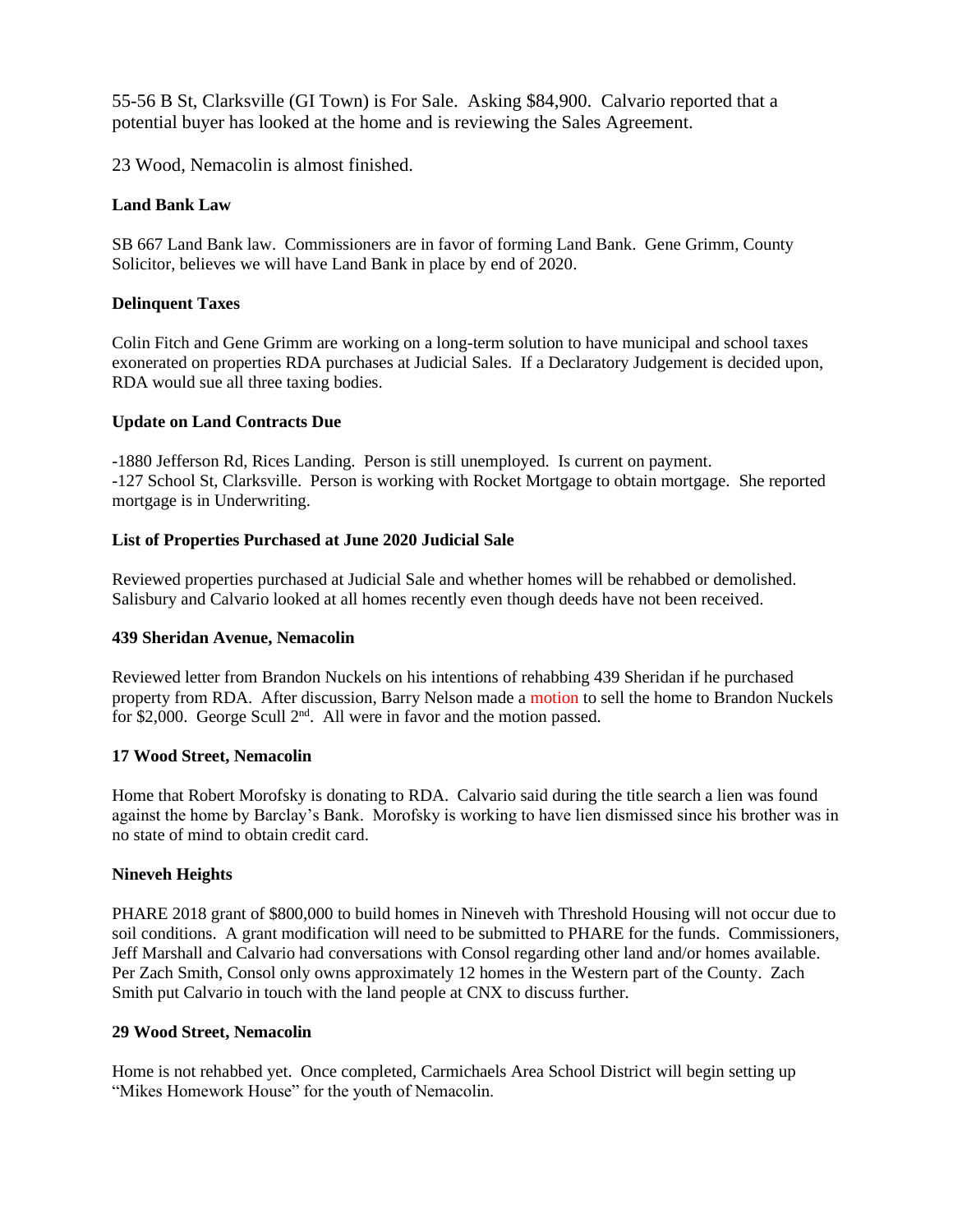#### **NEW BUSINESS**

- 1. July 31, signed 24-month Land Contract with Emily Haywood and Christian Wilson on 46 School St, Clarksville. Emily was pre-qualified for a mortgage through Wesbanco, but when she changed jobs prior to closing, she was no longer qualified. Land Contract included 46 School St and vacant lot for \$75,000. Gave \$5,000 down payment (6.66%), and paying \$600 per month (PITI).
- 2. Ami Cree and Carol Gooden discussed whether or not RDA could afford to hire a full-time Maintenance Worker 1 to work with Steve Salisbury. Ami and Carol distributed handout summarizing income from interest on Land Contracts and income from rental properties. Their conclusion was that RDA could afford to hire Maintenance Worker 1 and would reimburse County. Maximum cost would be \$54,201.56 (salary and benefits). Employee would be covered under all County hiring and workplace policies.

After discussion, Barry Nelson made a motion to hire a full-time Maintenance Worker 1, to assist Steve Salisbury, pending job description review by Board of Directors, following all hiring and personnel practices by Greene County, and the Redevelopment Authority will reimburse Greene County for salary and all associated benefits. Ralph Burchianti  $2<sup>nd</sup>$ . All were in favor and the motion passed.

- 3. Reviewed information on 33 A Street, Clarksville (GI Town). Home is For Sale through American Destiny Home Real Estate Service. Being sold by Nik Roberts on behalf of the Estate of James D. Roberts. Calvario reported that it is a whole duplex and is currently occupied by a family. They pay either \$500 or \$600 a month rent. After discussion, Barry Nelson made a motion authorizing Calvario to offer between \$19,000 and \$21,000 pending inspection by Steve Salisbury and Dave Calvario, and that Salisbury and Calvario agree it would be a good home to purchase. Ralph Burchianti 2<sup>nd</sup>. All were in favor and the motion passed.
- 4. Calvario asked Board to consider purchasing another metal shipping storage container in partnership with maintenance. Container would be used for storage. Approximate cost would be \$2,500. After discussion, Barry Nelson made a motion authorizing the purchase of a metal shipping storage container and the cost would be split with Greene County Maintenance. Ralph Burchianti  $2<sup>nd</sup>$ . All were in favor and the motion passed.
- 5. Calvario reported that an individual is interested in purchasing 55-56 B Street, Clarksville at full price of \$84,900. He has been pre-approved for a mortgage from First Federal. Individual needs 3% Seller Assistance to close on home. Blueprints will provide assistance through their First-Time Home Buyer Assistance Program. After discussion, Barry Nelson made a motion to provide 3% seller assistance to Dennis Woodring. George Scull 2<sup>nd</sup>. All were in favor and the motion passed.
- 6. Reviewed Comparative Market Analysis on 23 Wood, Nemacolin. Calvario reported that we have almost \$70,000 in the project. After discussion, Barry Nelson made a motion to sell 23 Wood at \$45,000 and allow Calvario to go down to \$42,000 without having to come back to the Board of Directors. George Scull 2<sup>nd</sup>. All were in favor and the motion passed.
- 7. Discussed home repair and mortgage payments on 185 and 186 March Avenue, Nemacolin. Calvario reported RDA assisted owner of 185 March (1/2 duplex), purchase 186 March (1/2 duplex) through a mortgage so owner would own entire home. Mortgage was for \$16,089.13, at 5% interest, for 60 months. In addition, owner participated in Home Owner Repair program on 185 and 186 March. Total of Home Owner Repair program expenditure was \$17,575, plus 5% administrative fee. Home owner is current on mortgage through June 2020. No payments have been made on Home Repairs note due to boyfriend being injured at Cumberland mine, and laid off at various times from Cumberland due to Covid shutdowns. Payments on Home Repairs were scheduled to start January 2020. Calvario read text message he received from home owner. Calvario will keep Board informed of situation.